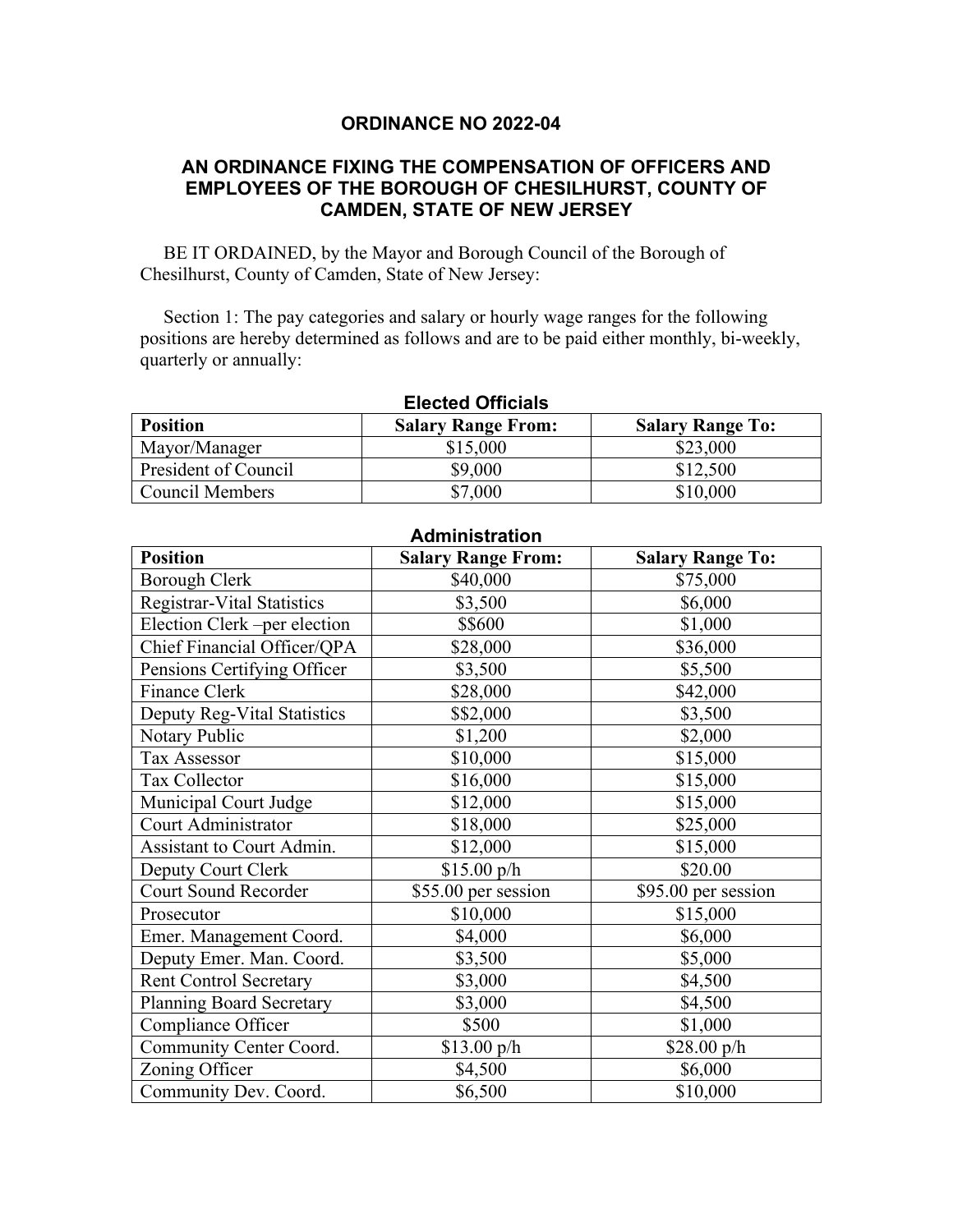| Code Enforcement Officer   | \$5,000  | \$8,000  |
|----------------------------|----------|----------|
| <b>Sewer Utility Clerk</b> | \$25,000 | \$30,000 |

#### **Department of Public Works**

| <b>Position</b>             | <b>Salary Range From:</b> | <b>Salary Range To:</b> |
|-----------------------------|---------------------------|-------------------------|
| Supervisor                  | $$30/00$ p/h              | $$45.00\text{ p/h}$     |
| Foreman                     | $$16.00\text{ p/h}$       | $$25.00\text{ p/h}$     |
| CDL Driver No. 1            | $$16.00\text{ p/h}$       | $$21.00\text{ p/h}$     |
| CDL Driver No. 2            | $$16.00\text{ p/h}$       | $$18.00\text{ p/h}$     |
| Laborer                     | $$15.00\text{ p/h}$       | $$18.00\text{ p/h}$     |
| Laborer (90 day probation.) | $$12/02$ p/h              | $$16.00\text{ p/h}$     |
| <b>Public Works Manager</b> | \$650                     | \$900                   |
| Recycling/Clean Comm.       | \$1,300                   | \$1,800                 |
| Seasonal-Clean Comm.        | $$8.00\,\mathrm{p}/h$     | $$12.00\text{ p/h}$     |

# **Police Department Position Salary Range From: Salary Range To: Salary Range To:** Chief of Police 8100,000 \$145,000 Lieutenant 1 \$90,000 \$125,000 Sergeant 1 \$85,000 \$96,000 Police Officer\* 1 \$45,000 \$94,000 Police Officer-Probationary | \$40,000  $\vert$  \$50,000  $\overline{\text{Class Two Officer}}$  \$20.00 p/h \$25.00 p/h \$25.00 p/h Office Clerk 1 830,000 \$45,000 Detective 1.000 \$1,500 Tactical Team Member  $$250$   $$450$ Traffic Investigator  $$250$  \$450  $K-9$  Officer  $$250$   $$450$

\*Police Officers are on an annual step system per years worked as stated in contract.

Section 2. An annual stipend of \$250.00 shall be provided to each officer who has earned an Associate/Bachelor degree as of January 1 of each Contract Year or \$500.00 to each officer who has earned a Master/Doctorate degree as of January 1 of each contract year.

Section 3. Payments for Driving while intoxicated special court sessions shall be allocated as follows:

| Municipal Court Judge          | \$300.00 |
|--------------------------------|----------|
| Prosecutor                     | \$200.00 |
| Public Defender                | \$100.00 |
| Court Administrator            | \$150.00 |
| <b>Court Disposition Clerk</b> | \$125.00 |
| Sound Recorder                 | \$50.00  |